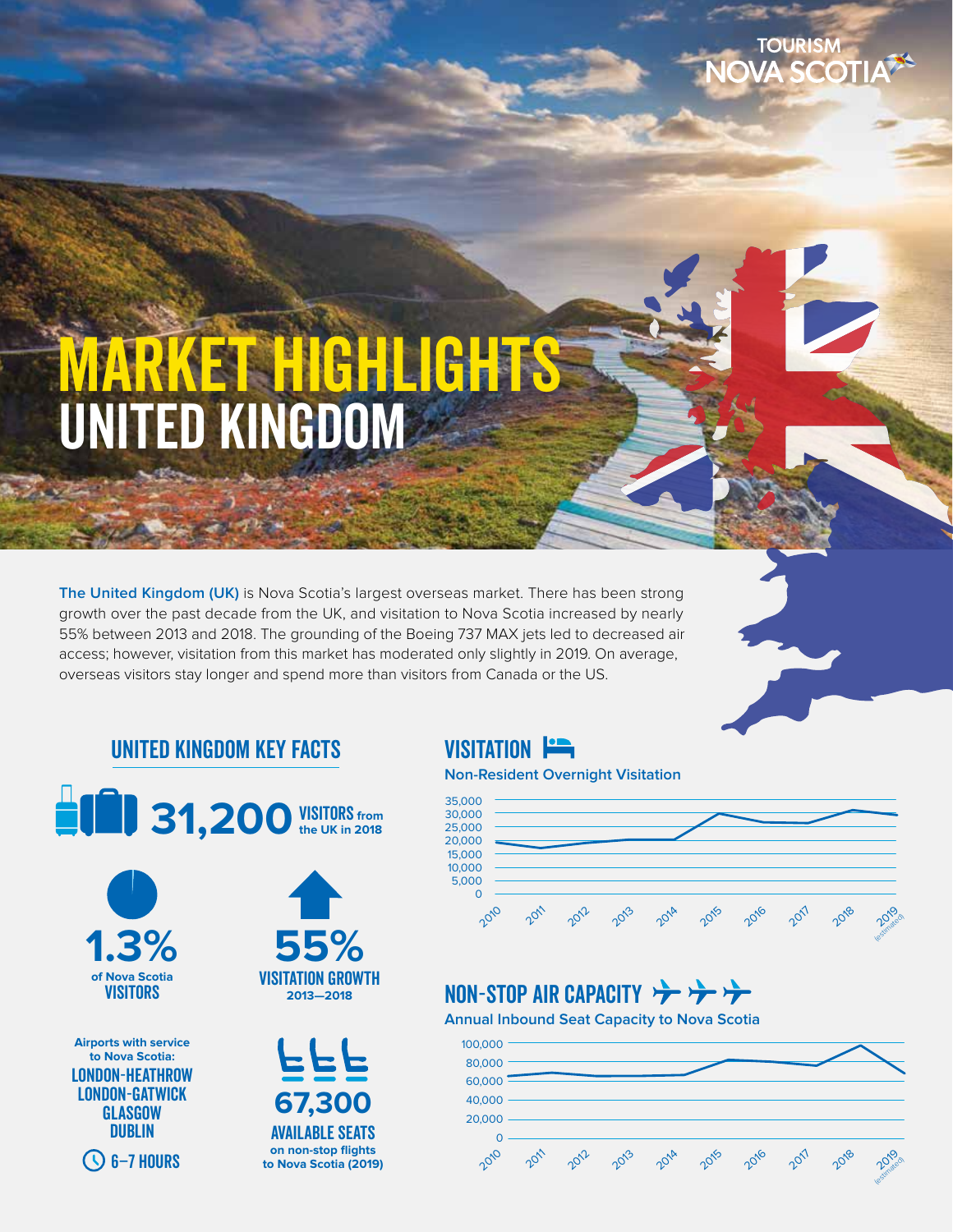# Characteristics of UNITED KINGDOM PLEASURE VISITORS

Tourism Nova Scotia works to attract people travelling for pleasure. These visitors are more likely to stay in paid accommodations and spend more during their trip than those visiting friends and relatives. 64% of visitors from overseas are pleasure visitors.

### WHEN THEY DECIDE TO VISIT NOVA SCOTIA<sup>\*</sup>



#### When they Visit

**Most visitors (80%) come to Nova Scotia between June and October.**



## TARGET TRAVELLER SEGMENTS

The Explorer Quotient® (EQ) traveller segmentation approach helps identify and understand why people travel, why different types of travellers seek different experiences, and how tourism operators can engage with visitors based on their travel preferences. Tourism Nova Scotia has identified three key target traveller segments. While all three groups are interested in Nova Scotia's local food, seek authentic experiences, and enjoy natural beauty, traveller segments differ in how they prefer to experience these elements. Operators can consider how these target segments are attracted, or could be attracted, to their business.

#### **Authentic Experiencers:**

- Travel for learning and personal development
- Prefer to do their own thing and explore off-the-beaten-path, away from crowds
- Like to be immersed in the local culture and history
- Don't need to be pampered; prefer to blend in with the locals

#### **Cultural Explorers:**

- Travel for discovery and shared learning experiences
- Value connecting with local culture, including festivals and events
- Enjoy outdoor adventures with fun companions
- Like to explore hidden gems
- Spontaneous travellers

**Explore beaches**

#### **Free Spirits:**

- Travel for fun and escape
- Seek adventure and excitement; like to try new things
- Seek the best they can afford; will indulge on vacation
- Pack a lot into their itineraries; want to take in all the main attractions
- More likely to participate in group travel



### WHERE THEY STAY<sup>\*</sup>



**per party \$4,400**





**Experience the world's highest tides**



WHAT THEY LIKE TO DO IN NOVA SCOTIA\*

**Visit Halifax Waterfront**





**Go hiking Visit museums/ historic sites**







**Visit UNESCO sites**

\*data reflects all overseas visitors

**SPEND** PER TRIP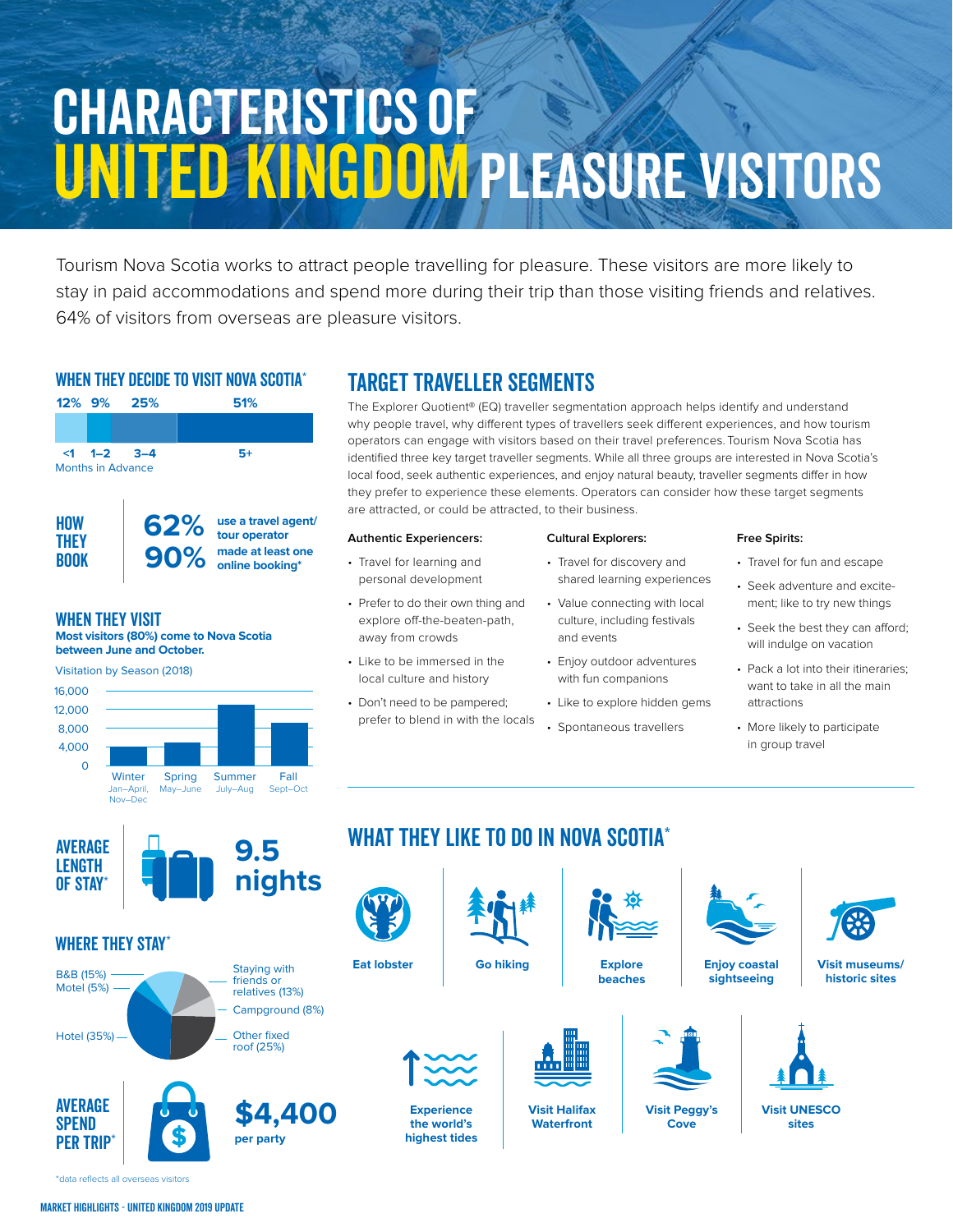# United Kingdom **SWOT ANALYSIS**

# **STRENGTHS**

- •Nova Scotia offers many things that appeal to UK travellers
- •Overseas visitors stay longer and spend more than Canadian or US visitors
- •Easy access via frequent non-stop flights from Glasgow, London, and Dublin in peak months
- •New routes introduced in past five years from London-Gatwick, Glasgow, and Dublin
- •Strong currency relative to Canadian dollar
- •Established in-market representative
- •More likely to visit Nova Scotia in the fall than North Americans; 30% of total visitation is in September and October
- •Cultural connections and ties
- •Nova Scotia advertising is compelling and effective
- •Strong visitation growth of target travellers
- •Strong alignment with Destination Canada target travellers

## **OPPORTUNITIES**

- •Further growth of visitation via air
- •Re-establish and maintain London-Heathrow flight
- •Increase inventory of compelling shoulder season products and experiences
- •Increase awareness and reach through increased marketing investment
- •Adjust marketing timeline to better align with earlier UK booking timeline
- •Take advantage of Destination Canada's goal of increasing travel to less visited parts of Canada
- •Capture more market share of UK travellers if travel to mainland Europe declines following Brexit
- •More operators/industry can become trade ready to be included in packaged tours sold by UK-based tour operators
- •Increase promotion of Nova Scotia offerings where travellers are looking for information, such as online booking platforms

# TOURISM NOVA SCOTIA MARKETING and Trade ACTIVITIES

#### **Consumer-focused Advertising**

Tourism Nova Scotia's consumer-focused marketing activities generate awareness of, and interest in, Nova Scotia as a travel destination.

- **Consumer Advertising:** Tourism Nova Scotia, in partnership with the Halifax International Airport Authority and WestJet, ran its largest consumer advertising campaign to-date in 2019 to drive awareness of Nova Scotia and direct air routes. The campaign consisted of an in-market taxi-cab takeover, an augmented reality event, digital video, digital display, search engine marketing, and social advertising.
- **Marketing Partnerships:** Tourism Nova Scotia partners with the Atlantic Canada Agreement on Tourism (ACAT) to increase awareness of Nova Scotia in the UK.

#### **Travel Media and Travel Trade**

Tourism Nova Scotia's travel media and travel trade activities leverage partnerships to create awareness of Nova Scotia, develop and sell travel packages, and inspire people to visit Nova Scotia.

- **In-market Representative:** Tourism Nova Scotia's in-market representative provides a wide range of marketing services, including leveraging tour operators and travel writers/influencers to build awareness of Nova Scotia and encourage visitors to move along the sales journey to decide to visit Nova Scotia.
- **Trade Partnerships:** Tourism Nova Scotia partners with ACAT and Destination Canada to develop, market, and increase sales of Nova Scotia travel packages through UK-based tour operators.
- **Travel Trade Familiarization (FAM) Tours:** Tourism Nova Scotia hosts travel agents and tour operators from throughout North America, Europe, and China to experience Nova Scotia for themselves so they may develop Nova Scotia itineraries and travel packages.
- **Travel Media Press Trips:** Journalists and influencers visit Nova Scotia so they can promote Nova Scotia tourism products through national and international travel media.
- **Media and Travel Trade Marketplaces:** Tourism Nova Scotia promotes Nova Scotia through attendance at and participation in media and travel trade marketplaces in the UK.

### **WEAKNESSES**

- •Suspension of air route from London-Heathrow and Icelandair Reykjavik stopover in 2019 due to grounding of Boeing 737 MAX jets
- •No non-stop air access from UK in off-peak season (suspended Heathrow flight is only year-round route)
- •Direct-to-consumer activities limited due to available marketing budget
- •Highly competitive advertising market; difficult to break through the clutter
- •Visitation is primarily seasonal (80% of visitation occurs June—Oct)
- •Many Nova Scotia operators closed in fall season when visitation from UK is still strong

# **THREATS**

- •Sustainability of air routes
- •Continued suspension of air route from London Heathrow
- •Uncertainty of implications of Brexit
- •Exchange rate volatility
- •Visitation growth limited by lack of yearround flight
- •Cost of air travel
- •Impact of sudden closure of mega travel company Thomas Cook